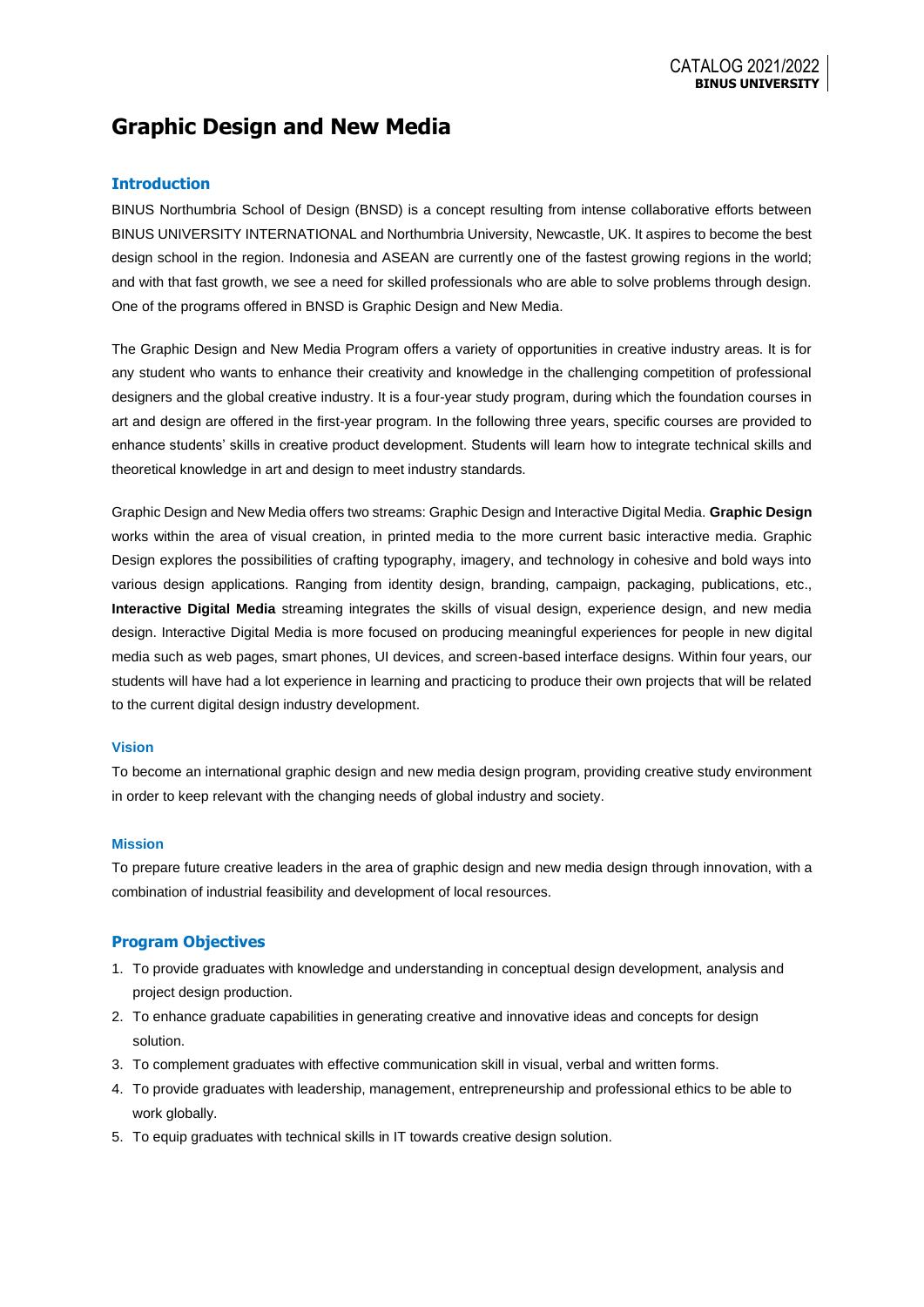## **Student Outcomes**

Upon successful completion of this 4-year program, students are expected to be able to:

- 1. Create printed and digital visual communication design work that has added value and aesthetics, to overcome identity problems, mass communication, and competition problems by stakeholders..
- 2. Conduct research and idea exploration to set the objectives, communication target, and visual communication design prototype solutions that can overcome identity problems, mass communication, and considering the ethical, history, cultural, social consequences and regulations.
- 3. Analyze level of material utilization efficiency and time in the production process of each selected alternative solution prototype of visual communication design, without changing the essence and aesthetic design.
- 4. Communicate visual communication design prototype alternative solutions independently or groups in verbal form, graphical, written, and communicative models with analog or digital techniques by selected appropriate communication rules.
- 5. Able to build a business in the visual communication field.
- 6. Create a design project by implementing global perspective value for competing internationally.
- 7. Compete globally in the visual communication design area with the soft skills needed.
- 8. Utilize the updated design technology needed that can improve organizational performance.

## **Prospective Career of the Graduates**

|  |  | Graphic Designer |
|--|--|------------------|
|--|--|------------------|

- 2. Publication Design
- 3. Branding Consultant
- 4. Illustrator
- 5. Photographer
- 6. Web Designer
- 7. Television and Broadcast Studio Employee
- 8. Corporate & Retail Industry
- 9. Government Institution
- 10.Multimedia Designer
- 11.Motion Designer
- 12.UI/UX Designer
- 13. Game Artist

## **Award/Degree**

Sarjana Desain from BINUS UNIVERSITY with a Bachelor of Arts (Honors) from Northumbria University at New Castle, England.

#### **Major and Streaming**

| <b>Streaming</b>                       | <b>Degree</b> |              |               |                    | <b>Partner</b> |  |
|----------------------------------------|---------------|--------------|---------------|--------------------|----------------|--|
|                                        | <b>Single</b> | <b>Title</b> | <b>Double</b> | <b>Title</b>       |                |  |
| Graphic Design (3+1 NU)                |               |              | $\sqrt{ }$    | S.Ds. & BA (Hons). | Northumbria    |  |
| Interactive Digital Media (3+1 NU)     |               |              | V             | S.Ds. & BA (Hons). | Northumbria    |  |
| Graphic Design (Dual Award)            |               |              | $\sqrt{ }$    | S.Ds. & BA (Hons). | Northumbria    |  |
| Interactive Digital Media (Dual Award) |               |              | V             | S.Ds. & BA (Hons). | Northumbria    |  |

*Title: S.Ds. (Sarjana Desain)*

*BA (Bachelor of Arts (Honours))*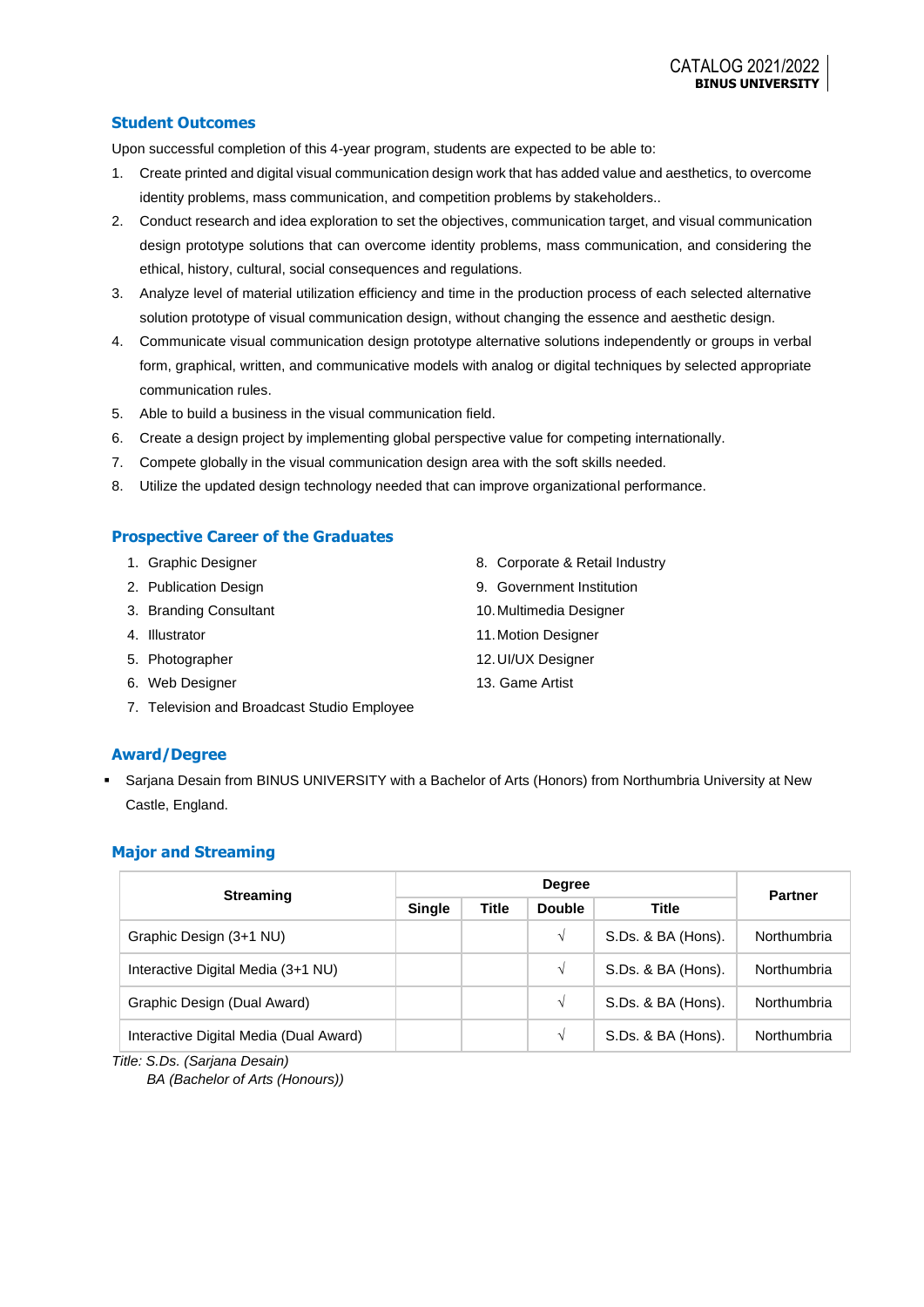## *Graphic Design (3+1 NU) & Interactive Digital Media (3+1 NU)*

In cooperation with Northumbria University, this program is designed to provide students with knowledge and practical skills to solve real world problems using design techniques. The students have the opportunity to broaden their horizons and experiences by studying abroad at Northumbria University in the UK in their last year of study. The students who take this program will receive both Sarjana and Bachelor of Arts degrees upon completing their study. Both the Graphic Design and Interactive Digital Media streams will undertake a Graphic Design Major at Northumbria University.

#### *Graphic Design (Dual Awards) & Interactive Digital Media (Dual Awards)*

In cooperation with Northumbria University, this program provides students with knowledge as well as practical and creative skills in graphic design and/or interactive media. Students who would like to pursue careers in the rapidly expanding design culture are ideal for this program.

#### **Study Completion Requirements**

#### *Major in Graphic Design and New Media*

To complete a major in Graphic Design and New Media at BINUS NORTHUMBRIA SCHOOL OF DESIGN, students must complete a minimum of 146 Scu's of academic credits.

| <b>Sem</b>     | Code                                        | <b>Course Name</b>                     | <b>Scu</b>     | <b>Total</b> |  |  |
|----------------|---------------------------------------------|----------------------------------------|----------------|--------------|--|--|
|                | ENGL6171001                                 | Academic English I                     | 3              |              |  |  |
|                | DSGN6101007                                 | Design and Materials                   | 4              |              |  |  |
| 1              | DSGN6648007                                 | Computer Graphic I                     | 4              | 20           |  |  |
|                | DSGN6645007                                 | <b>Eastern Art Review</b>              | $\overline{2}$ |              |  |  |
|                | DSGN6728007                                 | Sketching for Design                   | 3              |              |  |  |
|                | DSGN6098007                                 | <b>Color Theory</b>                    | 4              |              |  |  |
|                | ENGL6172001                                 | Academic English II                    | 3              |              |  |  |
|                | DSGN6165007                                 | <b>Western Art Review</b>              | $\overline{2}$ |              |  |  |
| $\overline{2}$ | DSGN6390007                                 | Fundamental Principles of Design       | 4              |              |  |  |
|                | DSGN6647007                                 | Drawing for Design<br>4                |                | 19           |  |  |
|                | DSGN6722007                                 | <b>Basic Photography</b>               |                |              |  |  |
|                | CHAR6014007                                 | Character Building: Kewarganegaraan    |                |              |  |  |
|                | <b>Streaming: Graphic Design</b>            |                                        |                |              |  |  |
|                | DSGN6723007                                 | Fundamental Principles of Typography   | 4              |              |  |  |
|                | DSGN6724007                                 | Advanced Photography                   | 4              |              |  |  |
|                | DSGN7326007                                 | <b>Illustration Design</b>             | 3              |              |  |  |
| 3              | DSGN6720007                                 | Design Studies I                       | 8              |              |  |  |
|                | DSGN6945007                                 | <b>Creative Design Research Skills</b> | $\overline{2}$ | 23           |  |  |
|                | <b>Pancasila Courses</b>                    |                                        |                |              |  |  |
|                | CHAR6013007                                 | Character Building: Pancasila          | $\overline{2}$ |              |  |  |
|                | CHAR6039007                                 | Pancasila and Indonesian Culture*      |                |              |  |  |
|                | <b>Streaming: Interactive Digital Media</b> |                                        |                |              |  |  |
|                | DSGN6723007                                 | Fundamental Principles of Typography   | 4              | 23           |  |  |

#### **Course Structure**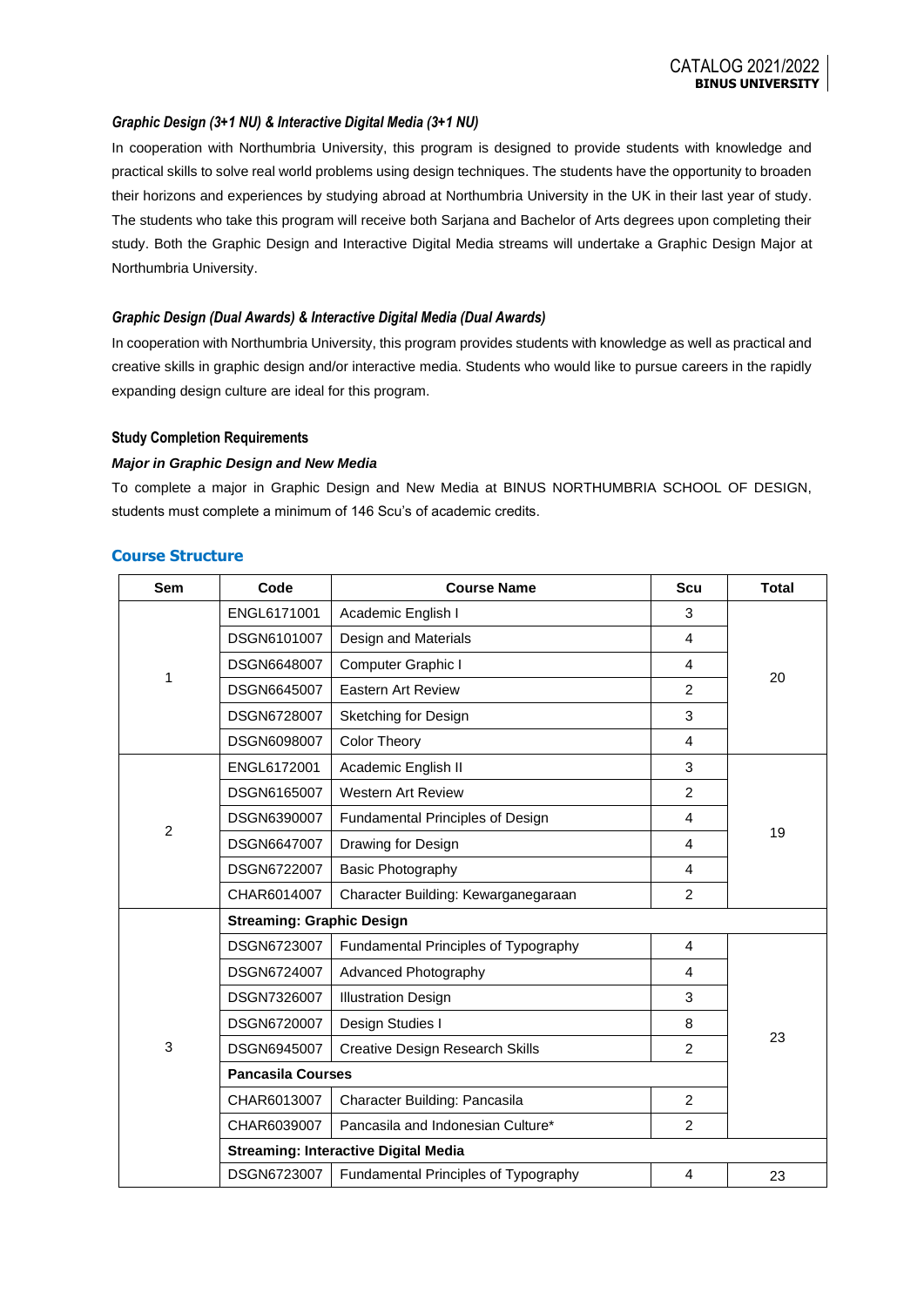| <b>Sem</b>     | Code                                        | <b>Course Name</b>                          | <b>Scu</b>              | <b>Total</b>                |  |  |  |
|----------------|---------------------------------------------|---------------------------------------------|-------------------------|-----------------------------|--|--|--|
|                | DSGN6724007                                 | Advanced Photography                        | 4                       |                             |  |  |  |
|                | DSGN7326007                                 | <b>Illustration Design</b>                  | 3                       |                             |  |  |  |
|                | DSGN6719007                                 | Interactive Design Studies I                | 8                       |                             |  |  |  |
|                | DSGN6945007                                 | <b>Creative Design Research Skills</b>      | 2                       |                             |  |  |  |
|                | <b>Pancasila Courses</b>                    |                                             |                         |                             |  |  |  |
|                | CHAR6013007                                 | Character Building: Pancasila               | $\overline{2}$          |                             |  |  |  |
|                | CHAR6039                                    | Pancasila and Indonesian Culture*           | 2                       |                             |  |  |  |
|                | <b>Streaming: Graphic Design</b>            |                                             |                         |                             |  |  |  |
|                | CHAR6015007                                 | Character Building: Agama                   | $\overline{c}$          |                             |  |  |  |
|                | ENTR6091005                                 | Project Hatchery                            | $\overline{2}$          |                             |  |  |  |
|                | DSGN6873007                                 | Design Studies II                           | 8                       |                             |  |  |  |
|                | DSGN6946007                                 | <b>Audio Visual</b>                         | 3                       | 20                          |  |  |  |
|                | DSGN6725007                                 | Digital Typography                          | 3                       |                             |  |  |  |
| 4              | DSGN6947007                                 | <b>Global Design Contexts</b>               | $\overline{2}$          |                             |  |  |  |
|                |                                             | <b>Streaming: Interactive Digital Media</b> |                         |                             |  |  |  |
|                | CHAR6015007                                 | Character Building: Agama                   | 2                       |                             |  |  |  |
|                | ENTR6091005                                 | Project Hatchery                            | $\overline{2}$          |                             |  |  |  |
|                | DSGN6872007                                 | Interactive Design Studies II               | 8                       |                             |  |  |  |
|                | DSGN6946007                                 | <b>Audio Visual</b>                         | 3                       | 20                          |  |  |  |
|                | DSGN6549007                                 | Screen Design Development I                 | 3                       |                             |  |  |  |
|                | DSGN6947007                                 | <b>Global Design Contexts</b>               | $\overline{2}$          |                             |  |  |  |
|                | <b>Streaming: Graphic Design</b>            |                                             |                         |                             |  |  |  |
|                | LANG6027007                                 | Indonesian                                  | 2                       |                             |  |  |  |
|                | <b>DSGN6879007</b>                          | Design and Digital Media                    | $\overline{4}$          |                             |  |  |  |
|                | DSGN6287007                                 | Visual Communication Design Reviews         | 2                       | 21                          |  |  |  |
|                | DSGN6845007                                 | Design Studies III                          | $\overline{7}$          |                             |  |  |  |
|                | DSGN6726007                                 | Typography for Publishing                   | 4                       |                             |  |  |  |
| 5              | DSGN6948007                                 | <b>Global Design Concepts</b>               | $\overline{2}$          |                             |  |  |  |
|                | <b>Streaming: Interactive Digital Media</b> |                                             |                         |                             |  |  |  |
|                | LANG6027007                                 | Indonesian                                  | $\overline{\mathbf{c}}$ |                             |  |  |  |
|                | DSGN6879007                                 | Design and Digital Media<br>4               |                         |                             |  |  |  |
|                | DSGN6287007                                 | Visual Communication Design Reviews         | $\overline{c}$          | 21                          |  |  |  |
|                | DSGN6853007                                 | Interactive Design Studies III              | $\overline{7}$          |                             |  |  |  |
|                | DSGN6190007                                 | Screen Design Development II                | $\overline{4}$          |                             |  |  |  |
|                | DSGN6948007                                 | <b>Global Design Concepts</b>               | $\overline{c}$          |                             |  |  |  |
|                | DSGN6930007                                 | Internship                                  | 8                       |                             |  |  |  |
| 6              | DSGN6739007                                 | Visual Making Project                       | 3                       | 20                          |  |  |  |
|                | ARTS6015007                                 | Aesthetics                                  | $\overline{c}$          |                             |  |  |  |
|                | DSGN6949007                                 | <b>Experimental Research</b>                | $\overline{7}$          |                             |  |  |  |
| $\overline{7}$ | DSGN6950007                                 | <b>Global Design Perspectives</b>           | 6                       |                             |  |  |  |
|                | DSGN6951007                                 | <b>Critical Reflection</b>                  | 3                       | 11                          |  |  |  |
|                | DSGN6952007                                 | Literature Design Review                    | $\overline{2}$          |                             |  |  |  |
| 8              | DSGN6562007                                 | <b>Graphic Design Final Project</b>         | 6                       | 12                          |  |  |  |
|                | DSGN6953007                                 | <b>Advanced Creative Practice</b>           | 6                       |                             |  |  |  |
|                |                                             |                                             |                         | <b>TOTAL CREDIT 146 Scu</b> |  |  |  |

*\*) For CB: Pancasila course is offered for Indonesian citizen students, while Pancasila and Indonesian*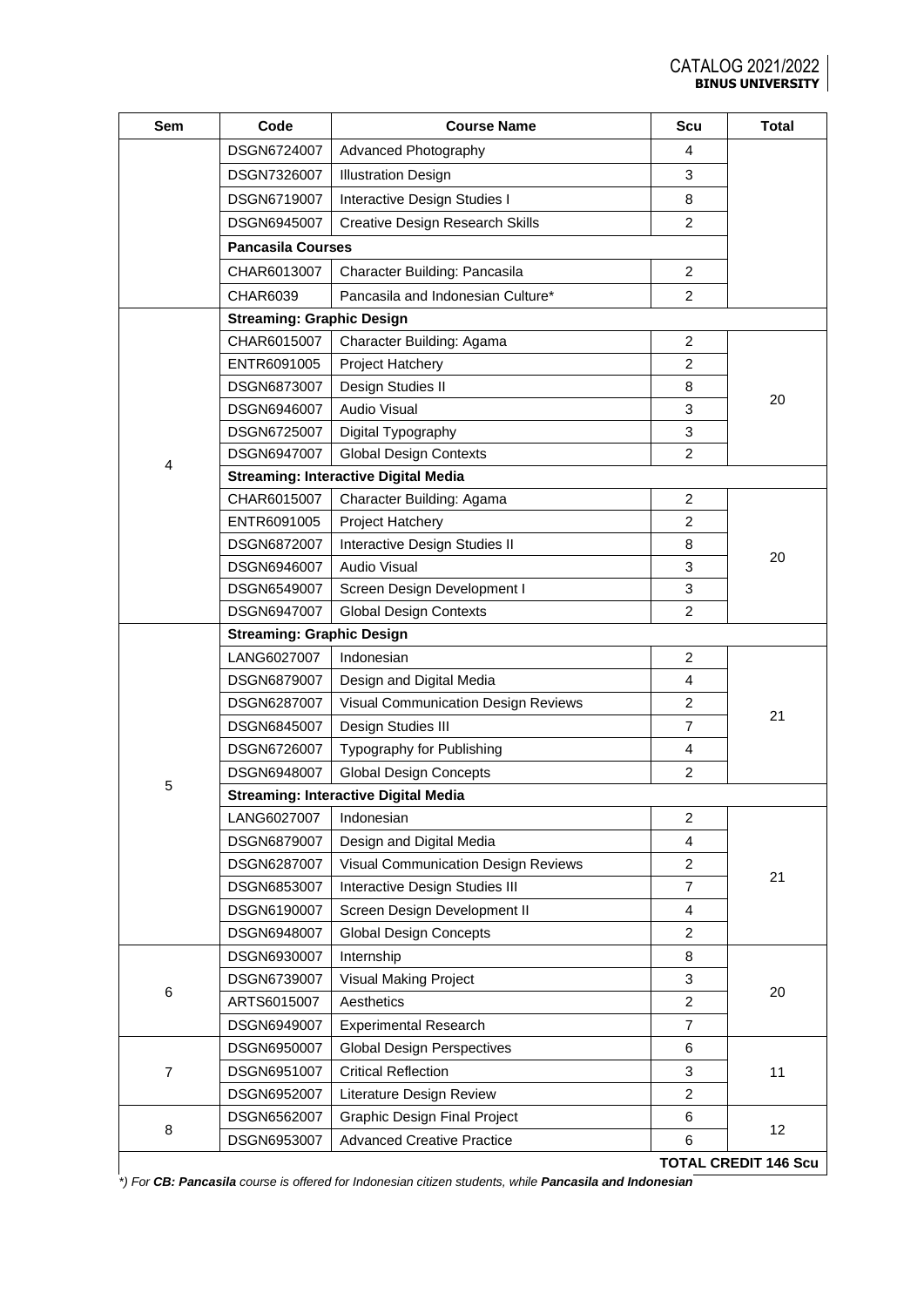*Culture course is offered for foreign students.*

*\*\*) Student applied in Dual Awards Program is mandatory to take this course (Conducted by Northumbria Lecturers)*

# **The Table of Prerequisite for Graphic Design & New Media Program**

| <b>Course</b> |                                                                       | <b>Scu</b>     | <b>Sem</b> | <b>Course Prerequisite</b> |                                                | <b>Scu</b>     | <b>Sem</b>     |
|---------------|-----------------------------------------------------------------------|----------------|------------|----------------------------|------------------------------------------------|----------------|----------------|
| DSGN6724007   | Advanced Photography                                                  | 4              | 3          | DSGN6722007                | Basic Photography                              | 4              | $\overline{2}$ |
| DSGN6562007   | <b>Graphic Design Final</b><br>Project                                | 6              | 8          | DSGN6930007                | Internship                                     | 8              | 6              |
| DSGN7326007   | <b>Illustration Design</b>                                            | 3              | 3          | DSGN6647007                | Drawing for Design                             | 4              | $\overline{2}$ |
| DSGN6879007   | Design and Digital Media                                              | 4              | 5          | DSGN6946007                | Audio Visual                                   | 3              | 4              |
|               | Streaming: Graphic Design (Dual Award and 3+1 Northumbria)            |                |            |                            |                                                |                |                |
| DSGN6725007   | Digital Typography                                                    | $\mathsf 3$    | 4          | DSGN6723007                | <b>Fundamental Principles</b><br>of Typography | 4              | 3              |
| DSGN6726007   | Typography for Publishing                                             | 4              | 5          | <b>DSGN6725007</b>         | Digital Typography                             | 3              | 4              |
| DSGN6720007   | Design Studies I                                                      | 8              | 3          | DSGN6648007                | Computer Graphic I                             | 4              | $\mathbf{1}$   |
| DSGN6720007   | Design Studies I                                                      | 8              | 3          | DSGN6390007                | <b>Fundamental Principles</b><br>of Design     | 4              | $\overline{2}$ |
| DSGN6873007   | Design Studies II                                                     | 8              | 4          | DSGN6720007                | Design Studies I                               | 8              | 3              |
| DSGN6845007   | Design Studies III                                                    | $\overline{7}$ | 5          | DSGN6873007                | Design Studies II                              | 8              | 4              |
| DSGN6930007   | Internship                                                            | 8              | 6          | DSGN6845007                | Design Studies III                             | $\overline{7}$ | 5              |
|               | Streaming: Interactive Digital Media (Dual Award and 3+1 Northumbria) |                |            |                            |                                                |                |                |
| DSGN6719007   | <b>Interactive Design Studies</b>                                     | 8              | 3          | DSGN6390007                | <b>Fundamental Principles</b><br>of Design     | $\overline{4}$ | $\overline{2}$ |
| DSGN6549007   | Screen Design<br>Development I                                        | 3              | 4          | DSGN6648007                | Computer Graphic I                             | 4              | 1              |
| DSGN6872007   | <b>Interactive Design Studies</b><br>Ш                                | 8              | 4          | DSGN6719007                | Interactive Design<br>Studies I                | 8              | 3              |
| DSGN6190007   | Screen Design<br>Development II                                       | 4              | 5          | DSGN6549007                | Screen Design<br>Development I                 | 3              | 4              |
| DSGN6853007   | <b>Interactive Design Studies</b><br>Ш                                | $\overline{7}$ | 5          | DSGN6872007                | Interactive Design<br>Studies II               | 8              | 4              |
| DSGN6930007   | Internship                                                            | 8              | 6          | DSGN6853007                | Interactive Design<br>Studies III              | $\overline{7}$ | 5              |

## **Student should pass all of these quality control courses as listed below:**

| No.                                                      | Code        | <b>Course Name</b>                      | <b>SCU</b> | <b>Minimum</b><br>Passing<br>Grade |  |  |
|----------------------------------------------------------|-------------|-----------------------------------------|------------|------------------------------------|--|--|
| 1.                                                       | CHAR6013007 | Character Building: Pancasila           | 2          | B                                  |  |  |
| 2.                                                       | DSGN6101007 | Design and Materials                    |            |                                    |  |  |
| 3.                                                       | DSGN6390007 | <b>Fundamental Principles of Design</b> |            |                                    |  |  |
| 4.                                                       | DSGN6946007 | Audio Visual                            | 3          | C                                  |  |  |
| 5.                                                       | DSGN6724007 | Advanced Photography                    | 4          |                                    |  |  |
| Streaming: Graphic Design (Dual Award + 3+1 Northumbria) |             |                                         |            |                                    |  |  |